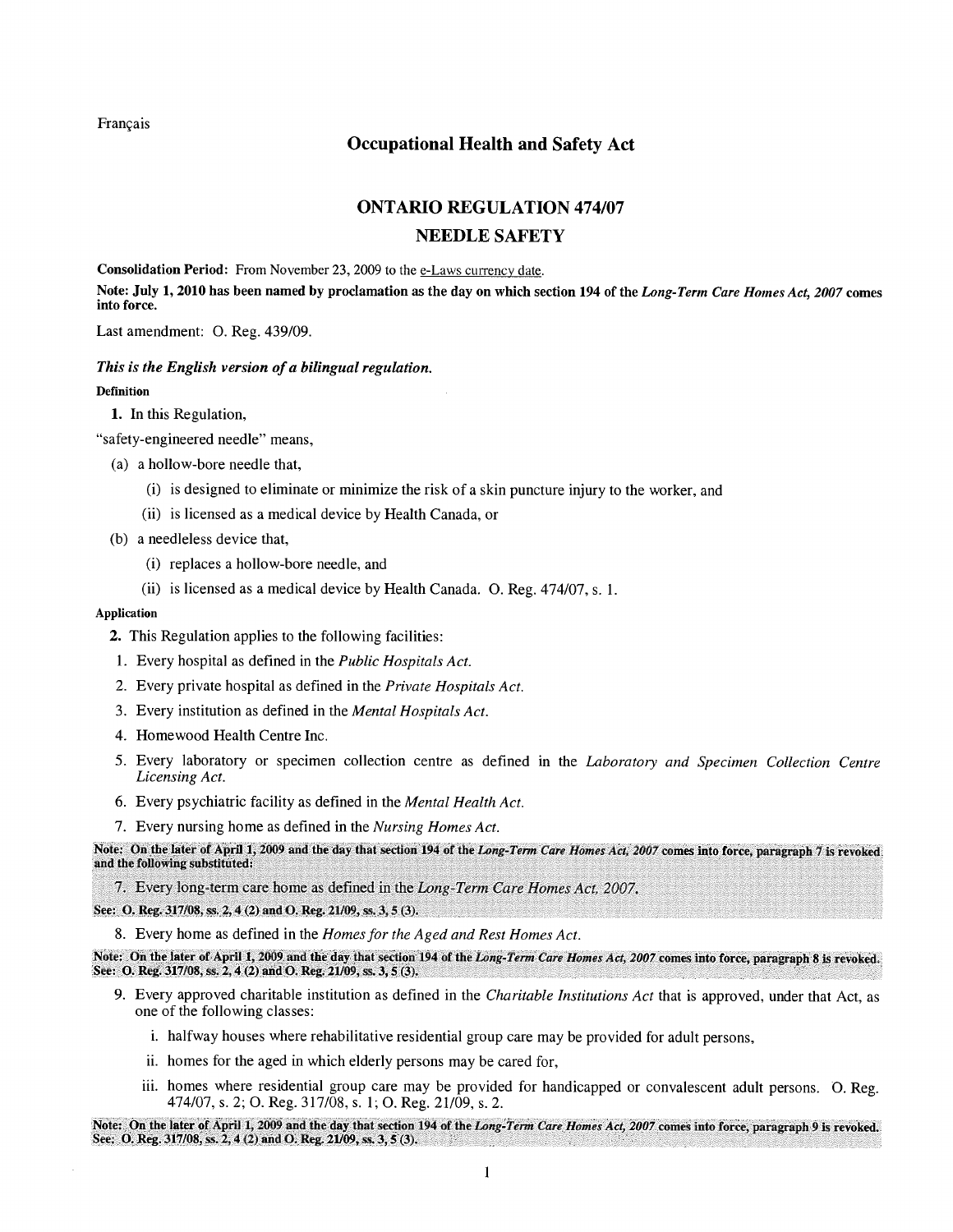### Note: On July 1, 2010, section 2 is revoked and the following substituted:

## Application

- 2. (1) This Regulation applies in each of the following circumstances:
- 1. A worker is to do work requiring the use of a hollow-bore needle on a person for a therapeutic, preventative, palliative, diagnostic or cosmetic purpose, in any workplace.
- 2. A worker is to do any work requiring the use of a hollow-bore needle, in a workplace listed in subsection (2). 0. Reg. 439/09, s. 1(1).
- (2) The workplaces mentioned in paragraph 2 of subsection (1) are the following:
- 1. Every hospital as defined in the Public Hospitals Act.
- 2. Every private hospital as defined in the Private Hospitals Act.
- 3. Homewood Health Centre Inc.
- 4. Every laboratory or specimen collection centre as defined in the Laboratory and Specimen Collection Centre Licensing Act.
- 5. Every psychiatric facility as defined in the Mental Health Act.

6. Every nursing home as defined in the Nursing Homes Act.

Note: On the later of July 1, 2010 and the day that section 194 of the Long-Term Care Homes Act, 2007 comes into force, paragraph 6 is revoked and the following substituted:

6. Every long-term care home as defmed in the Long-Term Care Homes Act, 2007.

## See: O. Reg. 439/09, ss. 1 (2), 3 (2).

7. Every home as defined in the Homes for the Aged and Rest Homes Act.

Note: On the later of July 1, 2010 and the day that section 194 of the Long-Term Care Homes Act, 2007 comes into force, paragraph 7 is revoked. See: O. Reg. 439/09, ss. 1(2), 3(2).

- 8. Every approved charitable institution as defined in the Charitable Institutions Act that is approved, under that Act, as one of the following classes:
	- i. halfway houses where rehabilitative residential group care may be provided for adult persons,
	- ii. homes for the aged in which elderly persons may be cared for,
	- iii. homes where residential group care may be provided for handicapped or convalescent adult persons. 0. Reg. 439/09, s. 1(1).

Note: On the later of July 1, 2010 and the day that section 194 of the Long-Term Care Homes Act, 2007 comes into force, paragraph 8 is revoked. See: 0. Reg. 439/09, ss. 1(2), 3(2).

# See: O. Reg. 439/09, ss. 1(1), 3(1).

### Provision of safety-engineered needles

3. (1) When a worker is to do work requiring the use of a hollow-bore needle, the employer shall provide the worker with a safety-engineered needle that is appropriate for the work. 0. Reg. 474/07, s. <sup>3</sup> (1).

(2) Subsection (1) does not apply if the employer is unable, despite making efforts that are reasonable in the circumstances, to obtain a safety-engineered needle that is appropriate for the work. 0. Reg. 474/07, s. <sup>3</sup> (2).

#### Use of safety-engineered needle

4. (1) A worker who has been provided with a safety-engineered needle for work described in subsection <sup>3</sup> (1) shall use the safety-engineered needle for the work. 0. Reg. 474/07, s. 4 (1).

(2) Despite subsection (1), the worker may use a hollow-bore needle that is not a safety-engineered needle if he or she believes on reasonable grounds that, in the particular circumstances, the use of a safety-engineered needle would pose a greater risk of harm than the use of the hollow-bore needle. 0. Reg. 474/07, s. 4 (2).

(3) In subsection (2), "risk of harm" refers to either or both of the following risks:

1. A risk of harm to the worker or to another worker.

2. If the work involves the use of a needle on a person, a risk of harm to him or her. 0. Reg. 474/07, s. 4 (3).

(4) The employer shall develop, establish and provide training for workers to assist them in applying subsection (2). 0. Reg. 474/07, s. 4 (4).

## Exceptions, emergencies and risks to health